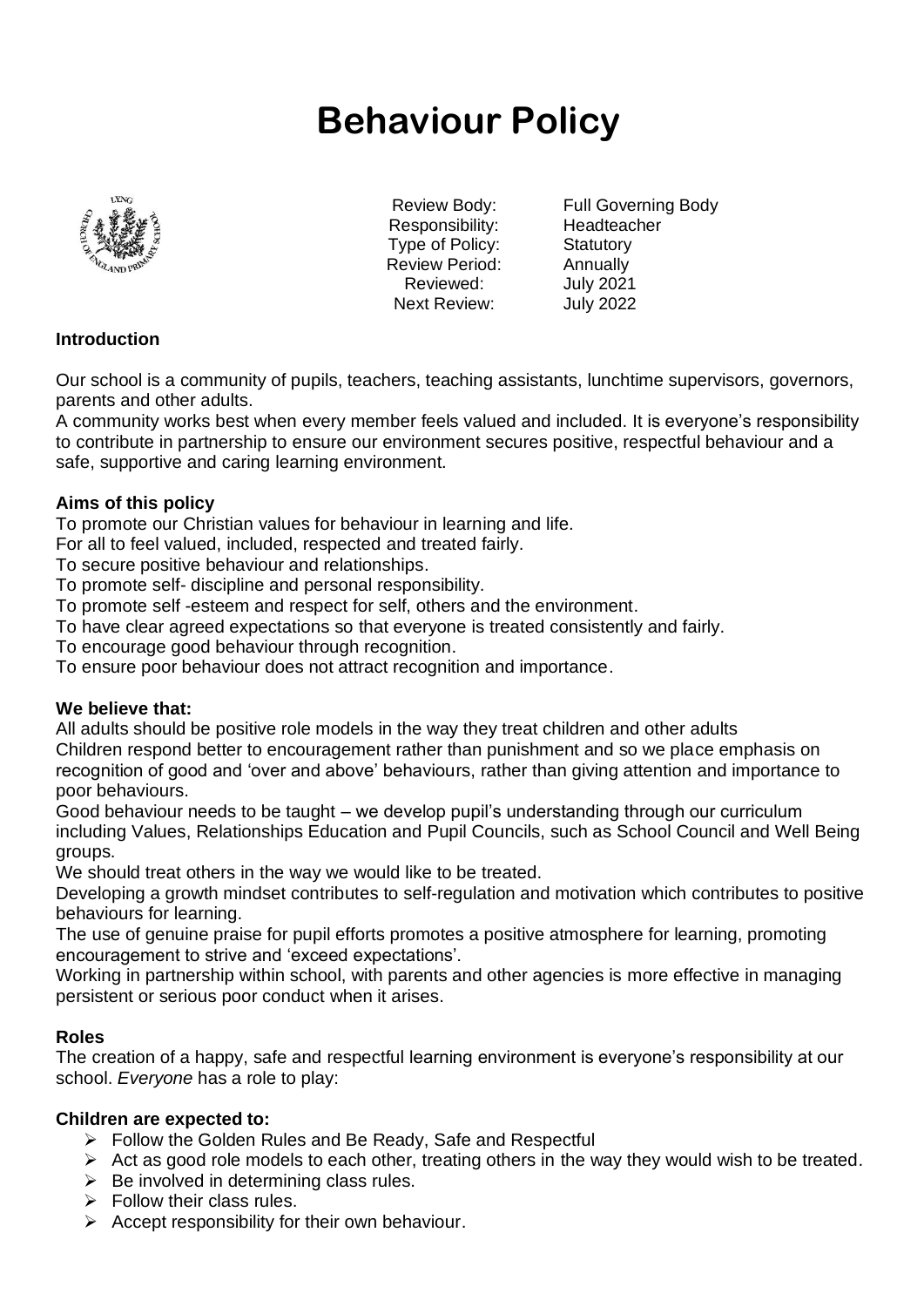# **Parents/ Carers are expected to:**

- $\triangleright$  Work in partnership with the school in supporting the school aims and practice within this policy
- $\triangleright$  Support the school in providing a consistent message about behaviour expectations
- ➢ Encourage their child's positive behaviour in school, and acknowledge their child's effort and achievements
- $\triangleright$  Support their child to be ready for the school day and for learning
- $\triangleright$  Communicate with the school, to ensure that school staff are aware of any issues that may affect their child's behaviour.
- $\triangleright$  Support the actions of the school where it has used reasonable sanctions to uphold behaviour and discipline.

# **All staff and regular volunteers are expected to:**

- $\triangleright$  Actively model our values, in relationships with others.
- $\triangleright$  Be welcoming to pupils, when they arrive each day.
- $\triangleright$  Teach pupils through the curriculum and other opportunities to understand what positive relationships and behaviours are in school and in life.
- ➢ Plan and teach lessons that promote pupil engagement, motivation and challenge for learners.
- $\triangleright$  Follow clear and agreed expectations of pupils' behaviour and learning, including establishing clear rules and routines.
- $\triangleright$  Recognise, through verbal praise and other means, the behaviour they want to see, and those pupils who go 'over and above'.
- ➢ Apply Golden and class rules, rewards and sanctions consistently and fairly.
- $\triangleright$  Be calm when dealing with negative behaviour.
- $\triangleright$  Encourage pupils to reflect on the effects of poor behaviour, as well as placing a sanction, where required.
- $\triangleright$  Communicate positive messages about behaviour and learning as well as sharing where there are concerns about a child's behaviour or welfare.

# **The Headteacher will**

- $\triangleright$  be visible and available whenever possible.
- $\triangleright$  be involved in recognising and acknowledging positive behaviour and achievements.
- $\triangleright$  be responsible for ensuring the implementation of this policy throughout the school, establishing an environment that encourages positive values and behaviour.
- $\triangleright$  be responsible for safeguarding the health, safety and welfare of all children in the school.
- $\triangleright$  support staff in the implementation and review of this policy.
- $\triangleright$  be responsible for ensuring records of reported incidents of serious misbehaviour, bullying and discriminary are kept.
- $\triangleright$  be responsible for giving fixed term exclusions to individual pupils for serious acts of misbehaviour, ensuring procedures as detailed in Norfolk guidance are followed, including notification of governors.
- ➢ to report to Governors on the effectiveness of the Behaviour Policy.

# **Ensuring Consistency throughout the school …** 'This is how we do it here'

- ➢ Consistent simple clear language around behaviour expectations; recognition, positive phrasing, de-escalation script, avoiding negativity – saying what behaviour you do want, not what you don't want;
- ➢ Consistent simple clear whole school 'Golden' rules, easily applied and understood
- ➢ Consistent, calm adult behaviour
- $\triangleright$  Consistent approach to praise and reward; positive reinforcement;
- ➢ recognition of over and above (Team points/ certificates, Gold book, Superstar)
- ➢ Consistent stepped approach and consequences to negative behaviours; restorative follow up  $\triangleright$  Consistent models for learning, such as growth mindset; teaching about emotions, and how to
- manage these ➢ Consistent practise for routines, in classes and around the school
- $\triangleright$  Consistent environment visible messages, signs, positive images, calming rather than over stimulating rooms and areas.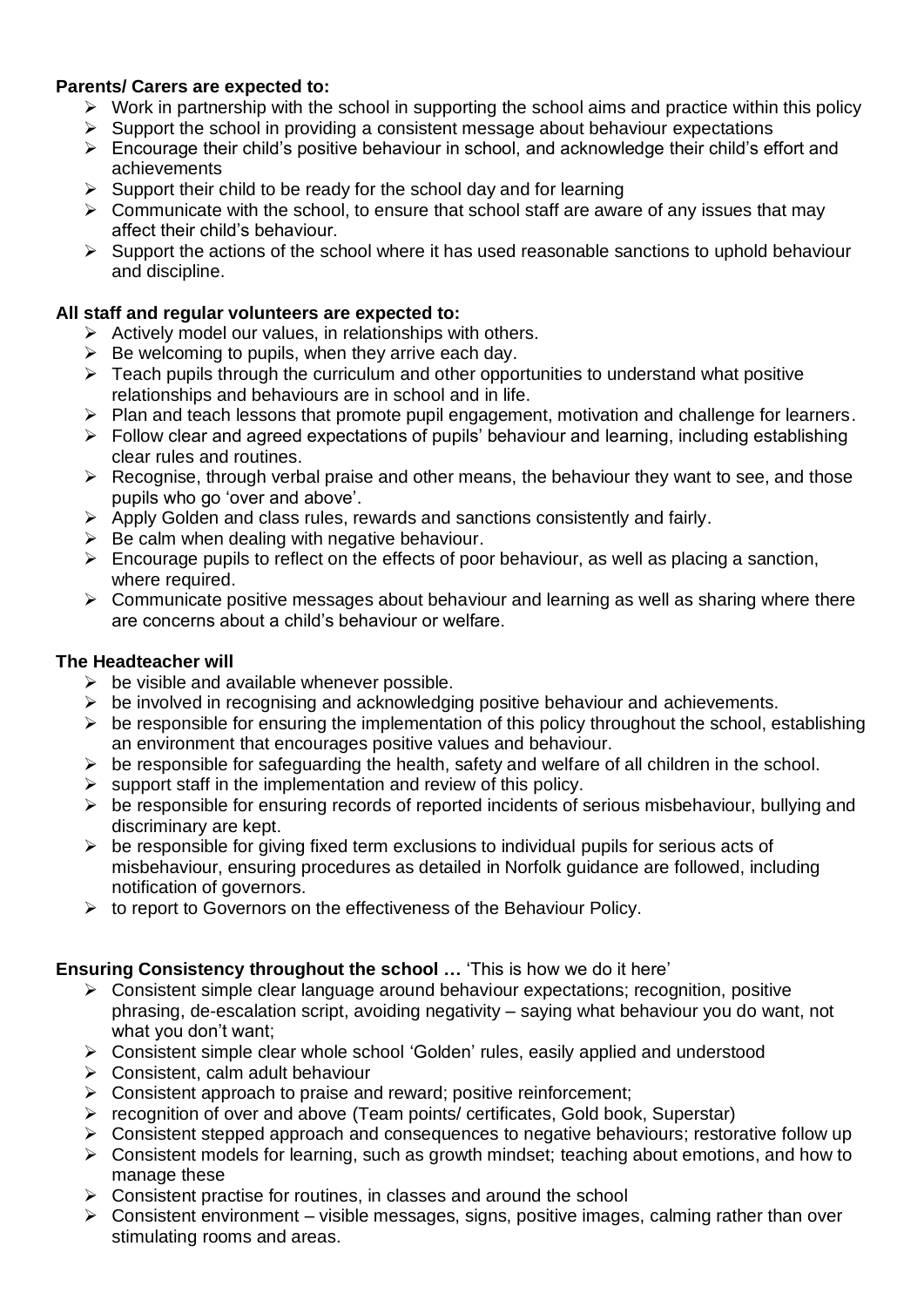# **School Rules, Recognition and Sanctions**

The purpose of the rules is to promote positive behaviour, so rules are phrased positively, and are limited in number, rather than being a long list. They cover behaviour in the classroom and around the school.

#### **School Rules:**

These are limited in number, displayed around the school, and referred to regularly. These are called our GOLDEN RULES. They are agreed as Be Ready, Safe and Respectful

#### **Class Rules**

At the start of each year the class teacher discusses and agrees a set of clear concise class rules with the children, to support the maintenance of an orderly, respectful, supportive learning environment.

#### **Recognition**

We place emphasis on praise and recognition to encourage children to recognise and demonstrate positive behaviours for learning and positive relationships.

Our staff understand that a quiet word of personal praise can be equally effective as a more public acknowledgement.

Our Growth Mindset approach to learning recognises effort above the completion of a task.

When giving awards, it should always be made clear what the award is for. Awards should not be taken away once they have been earned- Any later incidents should be treated separately.

We praise and award children in school in the following ways:

- ➢ The school operates a Team Points System. All children are given a Team Point Card. A child is awarded a team point for effort, attitude, achievement. The member of staff awarding the point signs the card to award a point, ensuring the child knows the reason.
- $\triangleright$  Once the child has 25 points, a 1<sup>st</sup> Team point certificate is awarded. The certificate is awarded in Celebration Assembly. The children then work towards a  $2^{nd}$ ,  $3^{rd}$ ,  $4^{th}$  certificate and so on. 25 more points are needed for each certificate. (eg 50 points =  $2<sup>nd</sup>$  team point certificate.)
- ➢ The children are in 'House' teams Swans, Kingfishers or Herons- and the points that each child collects contribute to their team's total. The leading team is announced each week. This promotes collective as well as individual responsibility through 'team effort.'
- ➢ Children may be asked to take work or explain to the head teacher about an excellent effort or achievement. When this happens children are entered into the Gold Book and a Gold Certificate is awarded in Celebration assembly.
- ➢ The Headteacher awards weekly Superstar Certificates, with a particular focus, but not exclusively on our Christian Values and Citizenship,
- ➢ Celebration also acknowledges effort, achievement, kindness, empathy, team work including at playtimes, through an MSA Playpal award, as well as out of school visits, events, sports tournaments, and from pupil's own efforts out of school.
- ➢ Attendance Certificates are awarded termly for 100% attendance. Gold (100%) Silver (99%) and Bronze (98%)attendance certificates are awarded at the end of each school year where overall attendance is above 98%. The Three Mousekateers' are awarded each week to the Year group with the best weekly attendance.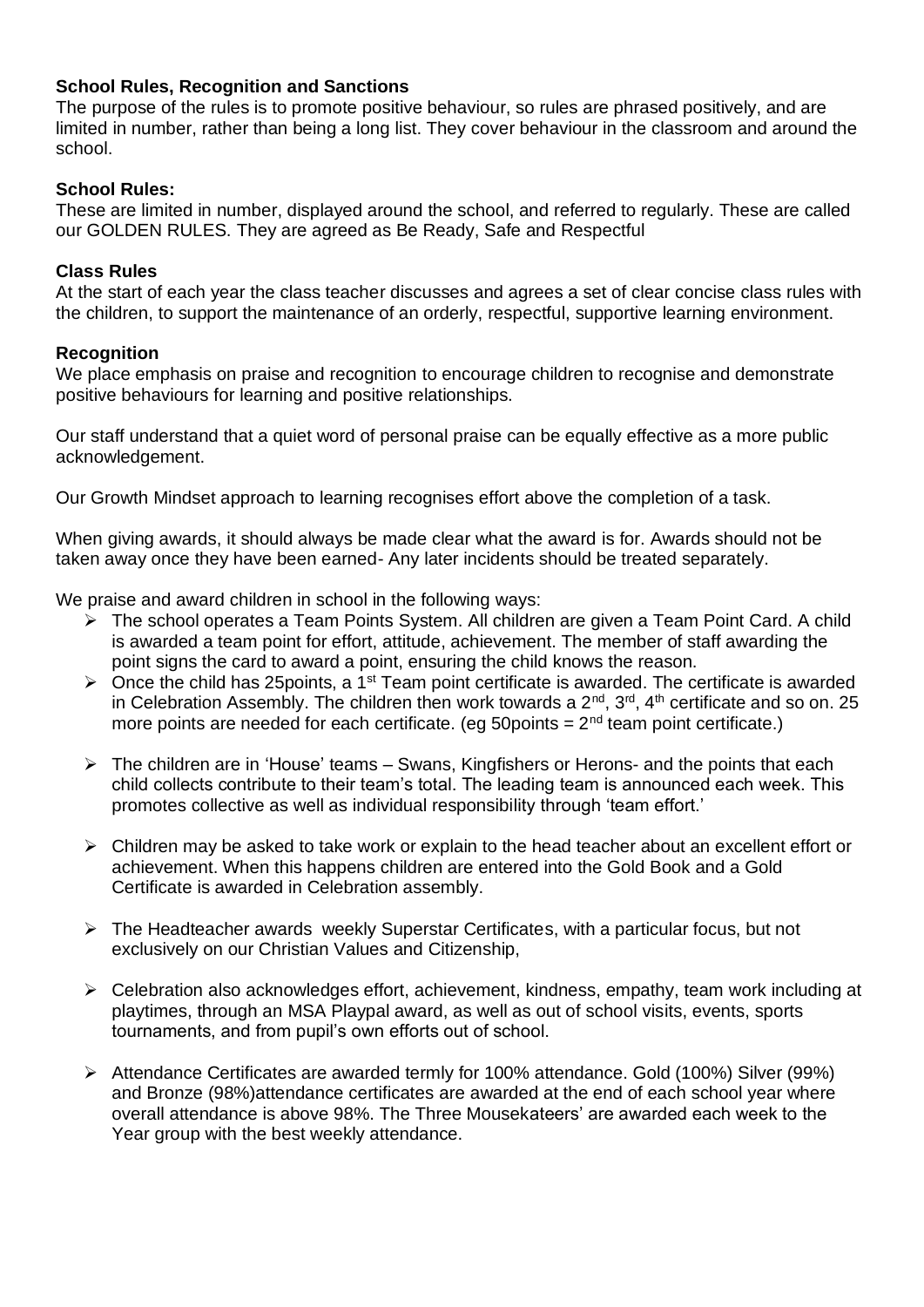# **Sanctions**

Emphasis is placed on helping children to understand and reflect what they have done wrong, and the consequences, including the effect on others. Truthfulness and Forgiveness are valued, as is reconciliation, and the opportunity to 'put things right'.

# **Stepped approach to managing behaviour**

Core messages:

- $\triangleright$  Seek engagement/ motivation within the classroom for learning and being part of the group
- $\triangleright$  Most pupils will respond to an initial gentle prompt
- $\triangleright$  Praise the behaviour we want to see;
- ➢ Share 'over and above' behaviours with parents/ carers
- ➢ Minimise recognition and attention for unwanted behaviour; prevent 'kudos'
- $\triangleright$  Sanction is for the behaviour not the child.

We use the following stepped response when misbehaviour occurs to encourage and provide opportunity for the pupil to make the right choices.

| <b>Step</b>   | Action                                                                                              |
|---------------|-----------------------------------------------------------------------------------------------------|
| 1 Reminder    | non verbal signal then                                                                              |
|               | verbal reminder of the expectation/rule- privately/ quietly next to the pupil where                 |
|               | possible*                                                                                           |
| 2 Caution     | 2 <sup>nd</sup> reminder about the rule and expectations of behaviour (privately/ next to the pupil |
|               | where possible)*                                                                                    |
|               | Make the pupil aware of their behaviour and clearly outlining the consequence                       |
|               | Remind the pupil of previous good behaviour/ example                                                |
| 3 Last        | Speak to the pupil quietly (ie not drawing attention in front of the class) and give final          |
| <b>Chance</b> | opportunity to engage. If you have reached this stage, the pupil will have 5 minutes**              |
|               | of playtime taken away for a reflection time during break/ lunch. This will be a                    |
|               | restorative dialogue (Step 5) with the adult giving the sanction.                                   |
| 4. Time Out   | Should the pupil not respond to the rule as instructed, the pupil will be asked                     |
|               | to have time away from the classroom.                                                               |
|               | This is a short time away to calm down/compose/ move away from the                                  |
|               | situation. This needs to be in another classroom/ quiet space. This is supervised, the              |
|               | adult with the pupil will continue with their own task                                              |
|               | If the pupil refuses to leave the class, then support can be requested by sending a Red             |
|               | card to the office/ HT office.                                                                      |
|               | At Step 4, pupil behaviour will be recorded in the Behaviour log                                    |
| 5. Repair     | Restorative conversation if a pupil has reached step 3. This will be with the adult who             |
|               | gave the sanction. The pastoral TA can support if required (complete Behaviour and                  |
|               | Restorative chart with the child, and put in child's file.                                          |
|               | what happened?                                                                                      |
|               | who has been affected?                                                                              |
|               | how could this make them feel?                                                                      |
|               | what could be done to help to put things right?                                                     |
|               | what could be done differently next time?                                                           |

\*When speaking to the pupil, seek to

- $\triangleright$  do this privately, quietly and calmly so as not to draw attention to the behaviour (from the rest of the class)
- $\triangleright$  Give take up time, by turning your attention to something else after giving a reminder.
- ➢ Maintain an appropriate level, non- threatening stance.
- ➢ Don't respond to secondary behaviours at the same time, make a note for follow up.
- $\triangleright$  Always seek to de- escalate at the earliest step where reasonable and possible.
- ➢ Acknowledge/ give praise for pupil's required response.

\*\*The specified time will allow for the pupil to maintain some break time and have lunch at their usual time.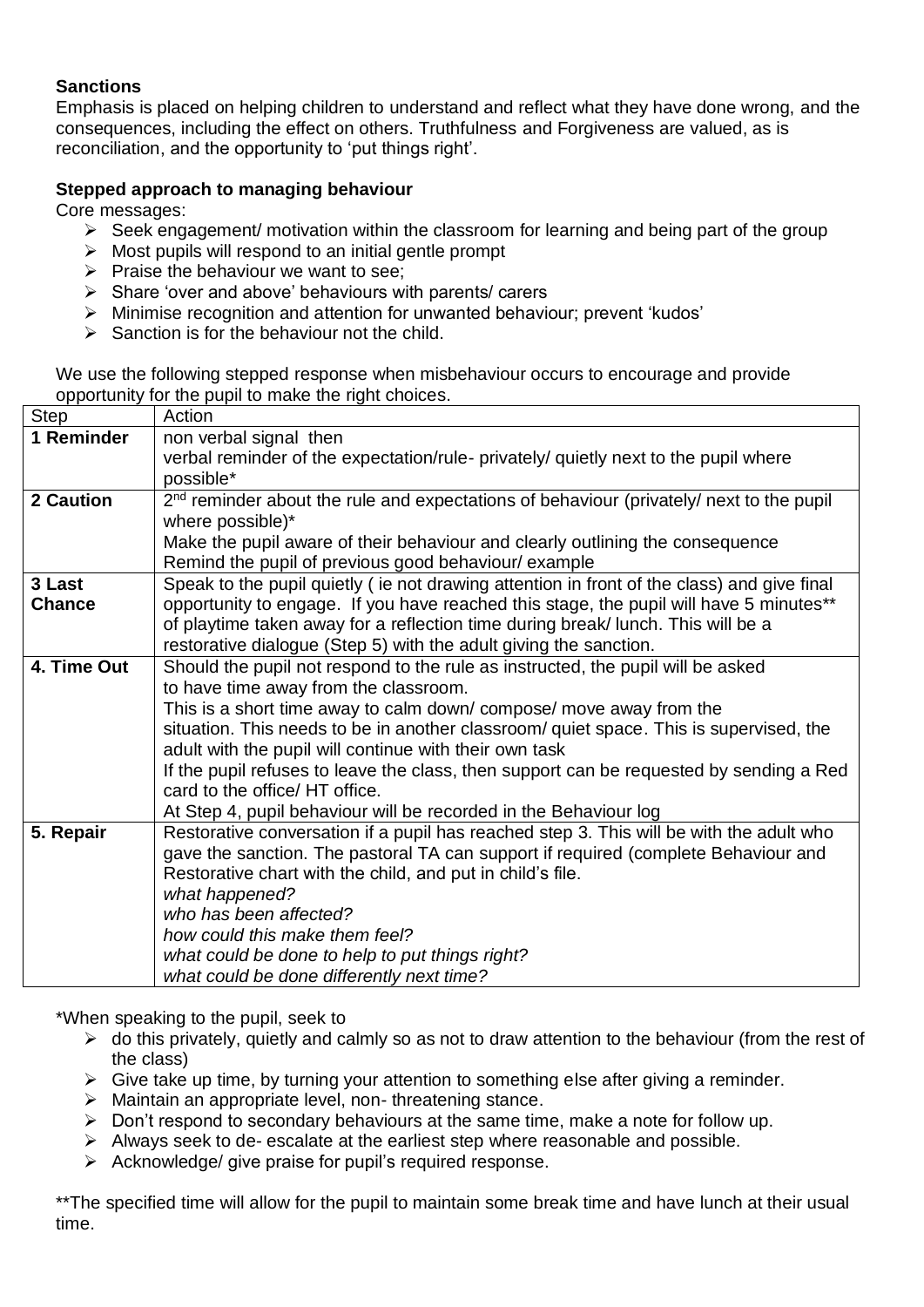# **Breaktimes/ MSAs**

Where the behaviour occurs at break time, the period of 5 minutes 'Time Out' will be in the designated area (bench next to Oak class)

At the end of the given time, the same adult then speaks to the child again, using the restorative questions to ensure he/ she has understood what they have done wrong and what the expected behaviour is.

Staff on duty /MSAs will complete the Breaktime Behaviour Log, when a pupil has had 'Time Out' and advise the class teacher the pupil has had time out at the end of the break time. A Behaviour and Repair chart may be considered appropriate. This should be completed and given to the class teacher for the child's file.

During playtime and lunchtime should behaviour continue to be unacceptable after Time Out a Red card will be sent to summon the pupil's class teacher- or senior member of staff if the class teacher is unavailable.

| Inform parent/ | If a pupil has 2 incidents in a week requiring Step 4 or a Red card, the class |
|----------------|--------------------------------------------------------------------------------|
| carer          | teacher must then inform parents.                                              |
|                | Confirmation that parents have been informed is to be recorded in the          |
|                | Behaviour Log.                                                                 |
| Meeting with   | If a child has multiple or regular incidents at step 4/5                       |
| parents/       | then a meeting with pupil, parents and class teacher and Headteacher will be   |
| carers         | arranged.                                                                      |
|                | A note confirming the meeting is to be recorded in the Behaviour Log.          |
|                | A record of the meeting is to be retained in the child's file.                 |

**Serious incidents:** These should be brought to the attention of the Headteacher

Incidents of fighting / physical aggression

All forms of bullying

Abusive /offensive language

Comments/ Harrassment relating to protected characteristics such as race, gender, disability

# **Further Support**

Some pupils may from time to time require extra support to help manage their behaviour. The school will support these pupils and work to pre-empt escalating behaviour problems.

A range of procedures are used to support those pupils most at risk.

These include:

- $\triangleright$  classroom strategies such as additional targets and reward systems to promote positive behaviour.
- $\triangleright$  discussion with parents/carers where there are concerns about their child's behaviour.
- $\triangleright$  setting up an Individual Plan with the child in consultation with parents with regular reviews.
- $\triangleright$  a named adult to go to for 'cooling off' time.
- ➢ establishment of a pastoral support programme including working on specific skills with Pastoral Support staff.
- ➢ Steps training for staff, with a particular focus on de-escalation skills.
- $\triangleright$  referral systems with advice from the School Support Team.
- $\triangleright$  Seeking advice and or intervention from local authority services where the school has links. Eq Early Help, Children's services, Health.

#### **Serious Breach : An incident that may lead to a fixed term or permanent exclusion.**

A fixed term or Permanent Exclusion may arise when there is a 'serious breach' in behaviours. Where exclusions from school are used these are seen as a last resort or in cases of extreme violence, bullying and/ or verbal assaults.

Our procedures follow DfE exclusions guidance and model documents from Norfolk County Council.